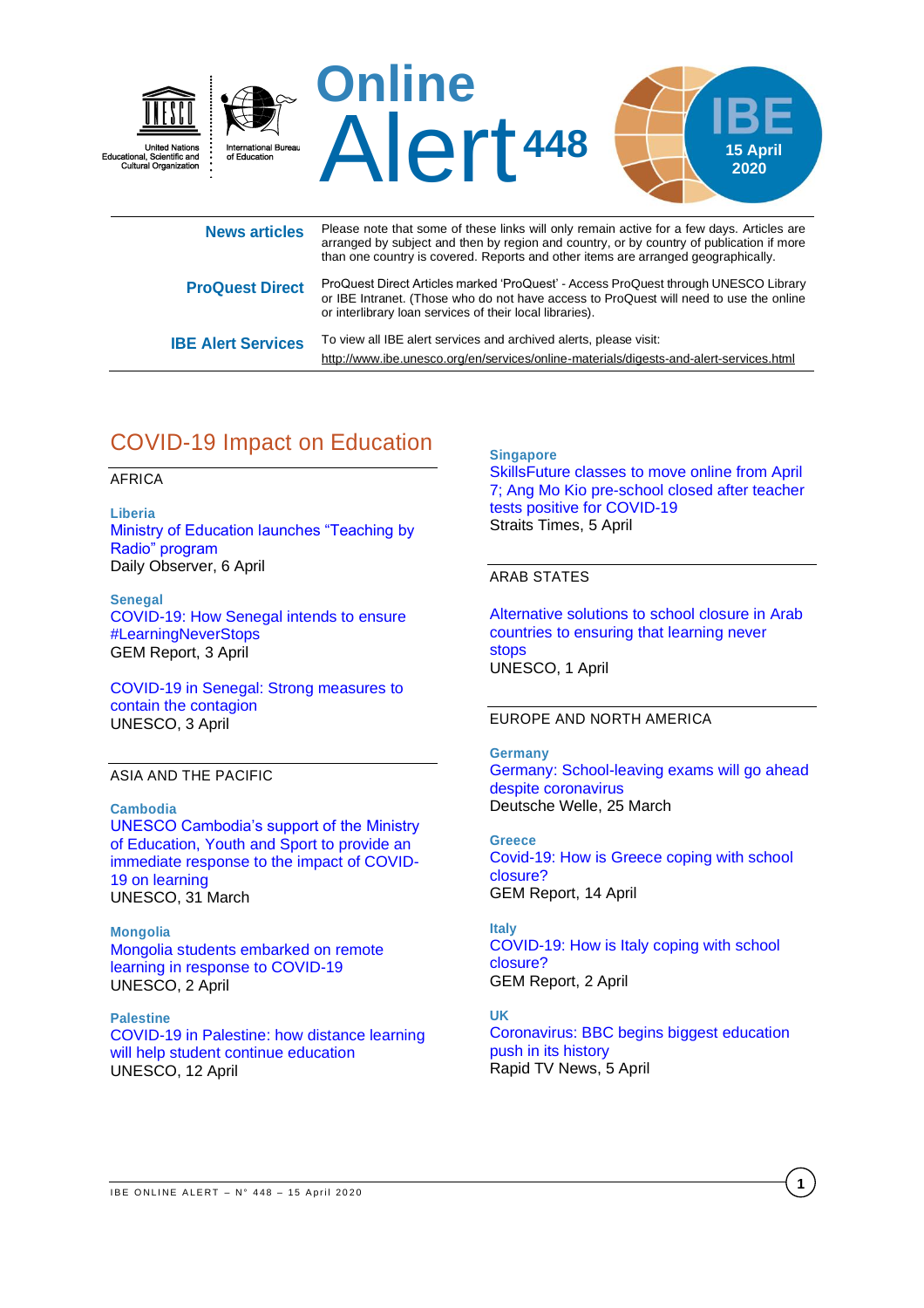### LATIN AMERICA AND THE CARIBBEAN

[UNESCO update on the education sector](https://en.unesco.org/news/unesco-update-education-sector-response-covid-19-latin-america-and-caribbean)  [response to COVID-19 in Latin America and](https://en.unesco.org/news/unesco-update-education-sector-response-covid-19-latin-america-and-caribbean)  [the Caribbean](https://en.unesco.org/news/unesco-update-education-sector-response-covid-19-latin-america-and-caribbean) UNESCO, 8 April

#### **Chile**

[How is Chile facing the COVID-19 education](https://en.unesco.org/fieldoffice/santiago/articles/minister-education-Chile-covid-19)  [emergency? UNESCO talks with Raul](https://en.unesco.org/fieldoffice/santiago/articles/minister-education-Chile-covid-19)  [Figueroa, Minister of Education of Chile](https://en.unesco.org/fieldoffice/santiago/articles/minister-education-Chile-covid-19) UNESCO, 3 April

### **Uruguay**

[How Latin American cities cope with the](https://en.unesco.org/news/how-latin-american-cities-cope-coronavirus-outbreak-example-montevideo)  [Coronavirus outbreak: the example of](https://en.unesco.org/news/how-latin-american-cities-cope-coronavirus-outbreak-example-montevideo)  [Montevideo](https://en.unesco.org/news/how-latin-american-cities-cope-coronavirus-outbreak-example-montevideo) UNESCO, 1 April

### INTERNATIONAL

[Guidance on active learning at home during](http://sli.bnu.edu.cn/en/News/Scientific_research/2020/0405/1096.html?1586070563=)  [educational disruption: Promoting student's](http://sli.bnu.edu.cn/en/News/Scientific_research/2020/0405/1096.html?1586070563=)  [self-regulation skills in COVID-19 outbreak](http://sli.bnu.edu.cn/en/News/Scientific_research/2020/0405/1096.html?1586070563=) Smart Learning Institute of Beijing Normal University, 5 April

[How are countries addressing the Covid-19](https://gemreportunesco.wordpress.com/2020/03/24/how-are-countries-addressing-the-covid-19-challenges-in-education-a-snapshot-of-policy-measures/)  [challenges in education? A snapshot of policy](https://gemreportunesco.wordpress.com/2020/03/24/how-are-countries-addressing-the-covid-19-challenges-in-education-a-snapshot-of-policy-measures/)  [measures](https://gemreportunesco.wordpress.com/2020/03/24/how-are-countries-addressing-the-covid-19-challenges-in-education-a-snapshot-of-policy-measures/) GEM Report, 24 March

[SDG-Education 2030 Steering Committee](https://sdg4education2030.org/sdg-education-2030-steering-committee-urges-protection-education-now-and-post-crisis)  [urges protection of education, now and post](https://sdg4education2030.org/sdg-education-2030-steering-committee-urges-protection-education-now-and-post-crisis)[crisis](https://sdg4education2030.org/sdg-education-2030-steering-committee-urges-protection-education-now-and-post-crisis) The SDG-Education 2030 Steering Committees, 2 April

[UNESCO rallies international organizations,](https://en.unesco.org/news/unesco-rallies-international-organizations-civil-society-and-private-sector-partners-broad)  civil society [and private sector partners in a](https://en.unesco.org/news/unesco-rallies-international-organizations-civil-society-and-private-sector-partners-broad)  [broad Coalition to ensure](https://en.unesco.org/news/unesco-rallies-international-organizations-civil-society-and-private-sector-partners-broad)  [#LearningNeverStops](https://en.unesco.org/news/unesco-rallies-international-organizations-civil-society-and-private-sector-partners-broad) UNESCO, 26 March

## **ECCE**

ASIA AND THE PACIFIC

**Australia** [Australia Health Protection Principle](https://thesector.com.au/2020/04/07/no-flu-shot-no-entry-ahppc-issues-statement-about-how-ecec-can-stay-covid-19-safe/)  [Committee issues statement about how ECEC](https://thesector.com.au/2020/04/07/no-flu-shot-no-entry-ahppc-issues-statement-about-how-ecec-can-stay-covid-19-safe/)  [can stay COVID-19 safe](https://thesector.com.au/2020/04/07/no-flu-shot-no-entry-ahppc-issues-statement-about-how-ecec-can-stay-covid-19-safe/) The Sector, 7 April

### [Early Childhood Education and Care Relief](https://ministers.dese.gov.au/morrison/early-childhood-education-and-care-relief-package)  **[Package](https://ministers.dese.gov.au/morrison/early-childhood-education-and-care-relief-package)**

Department of Education, Skills and Employment, 2 April

## Education system

### AFRICA

**Burkina Faso** [Coronavirus au Burkina Faso : Enjeu et](https://lefaso.net/spip.php?article96100)  [opportunités pour la transformation du](https://lefaso.net/spip.php?article96100)  [système éducatif](https://lefaso.net/spip.php?article96100) LeFaso.net, 10 April

**Ghana**

[Take advantage of the various remote distance](https://www.modernghana.com/news/993540/take-advantage-of-the-various-remote-distance-lear.html)  [learning program provided by government](https://www.modernghana.com/news/993540/take-advantage-of-the-various-remote-distance-lear.html) Modern Ghana, 4 April

### ASIA AND THE PACIFIC

**Afghanistan** [Afghanistan towards a competency-based](https://en.unesco.org/news/afghanistan-towards-competency-based-education-0)  [education](https://en.unesco.org/news/afghanistan-towards-competency-based-education-0) UNESCO, 26 March

**Israel**

[Les cours en ligne vont continuer ; retour en](https://fr.timesofisrael.com/les-cours-en-ligne-vont-continuer-retour-en-classe-par-vagues-successives/)  [classe par vagues successives](https://fr.timesofisrael.com/les-cours-en-ligne-vont-continuer-retour-en-classe-par-vagues-successives/) The Times of Israël, 13 April

**South Korea** [1st, 2nd graders to begin new school year with](https://en.yna.co.kr/view/AEN20200405002500315)  [TV lessons, rather than online classes](https://en.yna.co.kr/view/AEN20200405002500315) Yonhap News Agency, 5 April

## Equity in education

#### INTERNATIONAL

[COVID-19: School closures around the world](https://plan-international.org/blog/2020/03/covid-19-school-closures-hit-girls-hardest)  [will hit girls hardest](https://plan-international.org/blog/2020/03/covid-19-school-closures-hit-girls-hardest) Plan International, 31 March

[How is the coronavirus affecting learners with](https://gemreportunesco.wordpress.com/2020/03/30/how-is-the-coronavirus-affecting-learners-with-disabilities/)  [disabilities?](https://gemreportunesco.wordpress.com/2020/03/30/how-is-the-coronavirus-affecting-learners-with-disabilities/) GEM Report, 30 March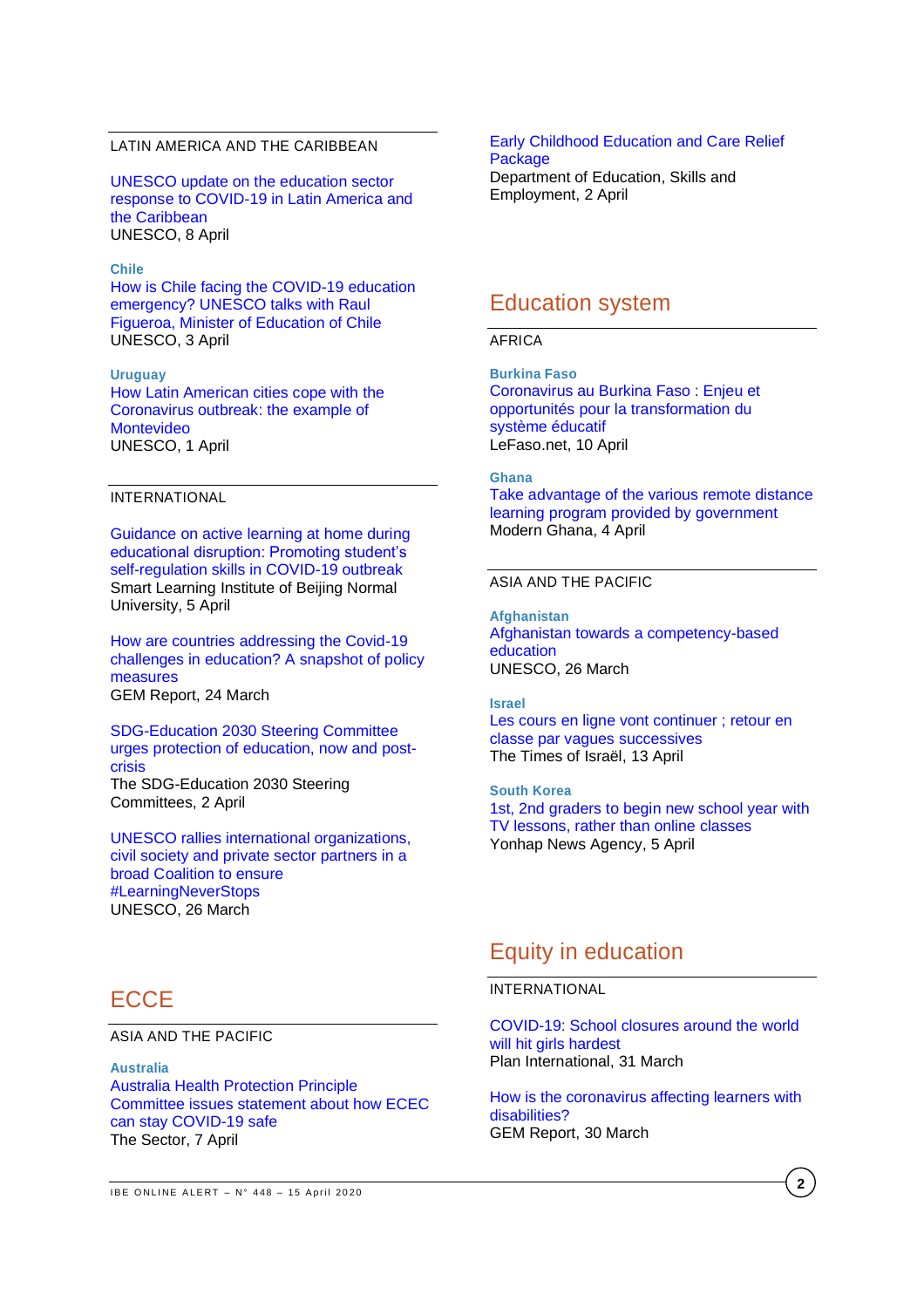## Inclusive education

### ASIA AND THE PACIFIC

**India** 

[Inclusivity in education: Tackling inequalities](https://en.unesco.org/news/inclusivity-education-tackling-inequalities-and-promoting-quality-learning)  [and promoting quality learning](https://en.unesco.org/news/inclusivity-education-tackling-inequalities-and-promoting-quality-learning) UNESCO, 4 April

### EUROPE AND NORTH AMERICA

[#LeaveNoOneBehind: European cities call for](https://en.unesco.org/news/leavenoonebehind-european-cities-call-inclusive-measures-during-covid-19-crisis)  [inclusive measures during COVID-19 crisis](https://en.unesco.org/news/leavenoonebehind-european-cities-call-inclusive-measures-during-covid-19-crisis) UNESCO, 4 April

## Teachers & Teaching

AFRICA

**Somalia** [New Teacher's Guide for Culture and Arts](https://en.unesco.org/news/new-teachers-guide-culture-and-arts-brings-culture-classrooms-somalia)  [brings culture into the classrooms of Somalia](https://en.unesco.org/news/new-teachers-guide-culture-and-arts-brings-culture-classrooms-somalia) UNESCO, 10 April

### INTERNATIONAL

[COVID-19 Webinar: A new world for teachers,](https://en.unesco.org/news/covid-19-webinar-new-world-teachers-educations-frontline-workers)  [education's frontline workers](https://en.unesco.org/news/covid-19-webinar-new-world-teachers-educations-frontline-workers) UNESCO, 30 March

[COVID-19: Where's the discussion on distance](https://gemreportunesco.wordpress.com/2020/04/01/covid-19-wheres-the-discussion-on-distance-learning-training-for-teachers/)  [learning training for teachers?](https://gemreportunesco.wordpress.com/2020/04/01/covid-19-wheres-the-discussion-on-distance-learning-training-for-teachers/) GEM Report, 1 April

[Teacher task force calls to support 63 million](https://en.unesco.org/news/teacher-task-force-calls-support-63-million-teachers-touched-covid-19-crisis)  [teachers touched by the COVID-19 crisis](https://en.unesco.org/news/teacher-task-force-calls-support-63-million-teachers-touched-covid-19-crisis) UNESCO, 27 March

## Reports, publications, etc.

### AFRICA

**Niger**

[Analyse du secteur de l'éducation du Niger:](https://unesdoc.unesco.org/ark:/48223/pf0000373174?posInSet=30&queryId=N-db414fc1-de89-45aa-92e9-18f26df320cc)  [éléments pour de nouvelles orientations dans](https://unesdoc.unesco.org/ark:/48223/pf0000373174?posInSet=30&queryId=N-db414fc1-de89-45aa-92e9-18f26df320cc)  [le cadre de la 2e phase du PSEF](https://unesdoc.unesco.org/ark:/48223/pf0000373174?posInSet=30&queryId=N-db414fc1-de89-45aa-92e9-18f26df320cc) UNESCO, 2020

### INTERNATIONAL

[Teacher's guide on early grade reading](https://unesdoc.unesco.org/ark:/48223/pf0000373170?posInSet=31&queryId=N-db414fc1-de89-45aa-92e9-18f26df320cc)  **[instruction](https://unesdoc.unesco.org/ark:/48223/pf0000373170?posInSet=31&queryId=N-db414fc1-de89-45aa-92e9-18f26df320cc)** UNESCO, 2020

[Visioning and framing the Futures of Education](https://unesdoc.unesco.org/ark:/48223/pf0000373208?posInSet=6&queryId=N-db414fc1-de89-45aa-92e9-18f26df320cc) UNESCO, 2020 [French](https://unesdoc.unesco.org/ark:/48223/pf0000373208_fre) **[Spanish](https://unesdoc.unesco.org/ark:/48223/pf0000373208_spa)** 

[Open government in education: clarifying](https://unesdoc.unesco.org/ark:/48223/pf0000373142?posInSet=9&queryId=N-d9c32be3-44ac-4bae-ac33-e4cda49ba4bb)  concepts and [mapping initiatives](https://unesdoc.unesco.org/ark:/48223/pf0000373142?posInSet=9&queryId=N-d9c32be3-44ac-4bae-ac33-e4cda49ba4bb) UNESCO, 2020

[Policy brief Talking Across Generations on](https://unesdoc.unesco.org/ark:/48223/pf0000373158?posInSet=2&queryId=N-d9c32be3-44ac-4bae-ac33-e4cda49ba4bb)  [Education, TAGe Bujumbura: youth, social and](https://unesdoc.unesco.org/ark:/48223/pf0000373158?posInSet=2&queryId=N-d9c32be3-44ac-4bae-ac33-e4cda49ba4bb)  [emotional education and the prevention of](https://unesdoc.unesco.org/ark:/48223/pf0000373158?posInSet=2&queryId=N-d9c32be3-44ac-4bae-ac33-e4cda49ba4bb)  [violent extremism](https://unesdoc.unesco.org/ark:/48223/pf0000373158?posInSet=2&queryId=N-d9c32be3-44ac-4bae-ac33-e4cda49ba4bb) UNESCO MGIEP, 2020

[Understanding the return on investment from](https://unesdoc.unesco.org/ark:/48223/pf0000373122?posInSet=21&queryId=N-d9c32be3-44ac-4bae-ac33-e4cda49ba4bb)  [TVET: a practical guide](https://unesdoc.unesco.org/ark:/48223/pf0000373122?posInSet=21&queryId=N-d9c32be3-44ac-4bae-ac33-e4cda49ba4bb) UNESCO & NCVER, 2020

## Technology & Education

INTERNATIONAL

[How can the world counter COVID-19 online?](https://news.un.org/en/story/2020/04/1061142)  [UN issues hackers' challenge to](https://news.un.org/en/story/2020/04/1061142)  **[CodeTheCurve](https://news.un.org/en/story/2020/04/1061142)** UN News, 6 April